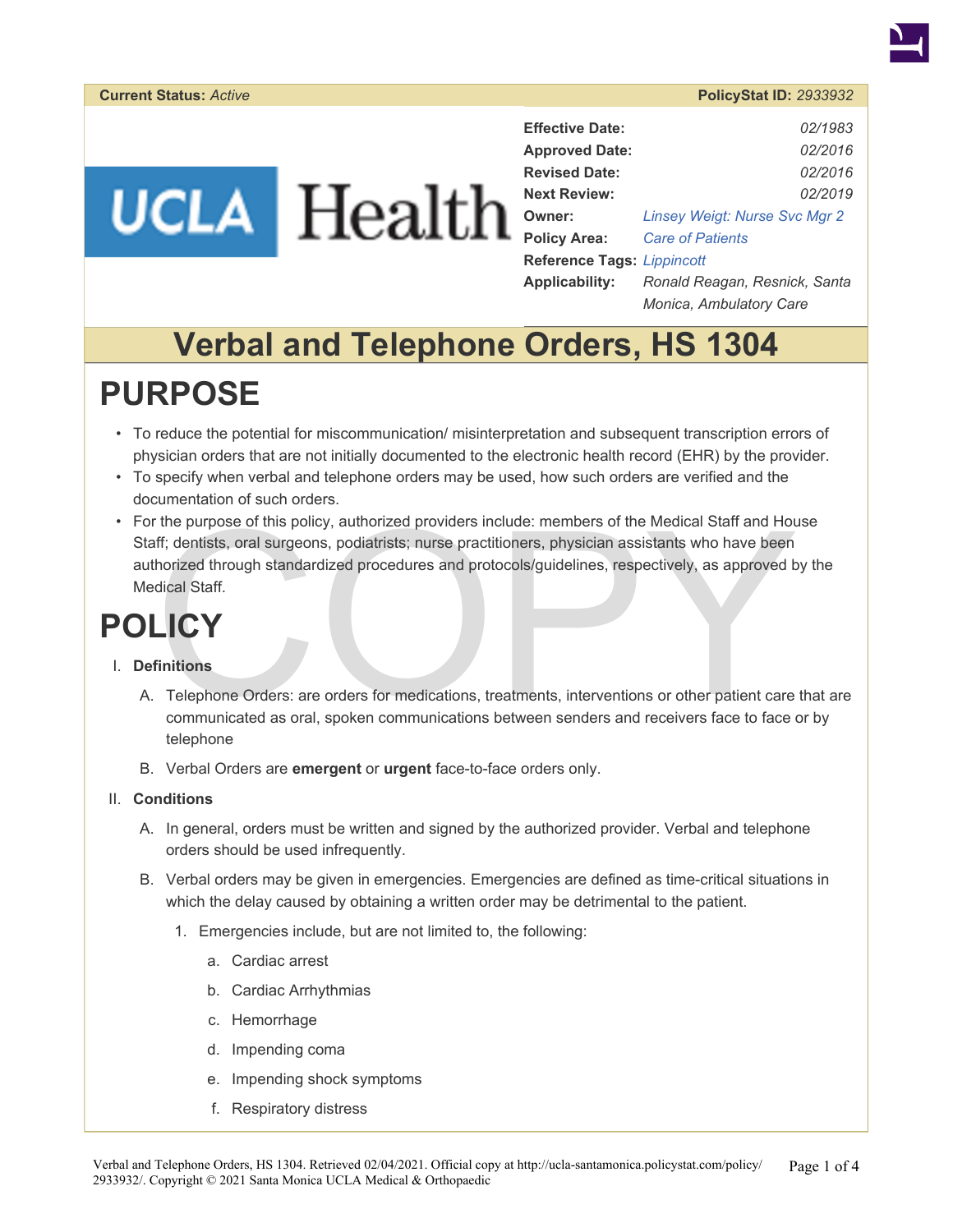- g. Seizures;
- h. Shock
- C. Limited telephone orders to address a specific urgent issue may be accepted when the provider is:
	- a. Not present in the hospital or physically caring for a patient in the Emergency Department
	- b. Directly responding to a telephone request from a staff member authorized to accept telephone orders (See IV)
- D. Verbal or telephone orders cannot be given:
	- 1. For cytotoxic agents investigational drugs or blood transfusions except in an emergency.
	- 2. Routinely, in place of daily written orders.

### III. **Patient Identifications**

This policy requires that all patients be identified by **two identifiers**. The patient's first and last name and the medical record identification number must be used. The patient's birth date may be used if the medical record number is not available at the time of verbal or telephone orders being communicated to the recipient.

### IV. **Receipt of Orders**

ntification using two identifiers. The order will then be entered into the Electronic Health Record<br>hile the prescriber remains on the phone. The order will be read back to the prescriber at which<br>bup warnings will be reco Verbal and telephone orders from authorized providers will only be accepted with confirmation of patient identification using two identifiers. The order will then be entered into the Electronic Health Record, ( EHR ) while the prescriber remains on the phone..The order will be read back to the prescriber at which time pop up warnings will be reconciled . The health care professional receiving the verbal/telephone order will then accept the order.

Verbal and telephone orders shall be accepted by designated staff members within their scope of practice.

- A. Registered Nurses, Licensed Vocational Nurses, and Temporary Registered Nurses
- B. Pharmacists
- C. Respiratory Therapists
- D. Staff Registered Dietitians
- E. Physical Therapists
- F. Occupational Therapists
- G. Speech Therapists
- H. Perfusionists
- I. Transfusion Service staff may receive and record verbal and telephone orders related to blood products during emergency situations including Massive Transfusion Protocols (MTP)/Tiers,and uncrossmatched blood requests.

#### V. **Documentation**

- A. Verified verbal and telephone orders of authorized providers with confirmed patient identifications using two identifiers shall be promptly entered into the EHR. The documented order must include:
	- 1. date;
	- 2. time;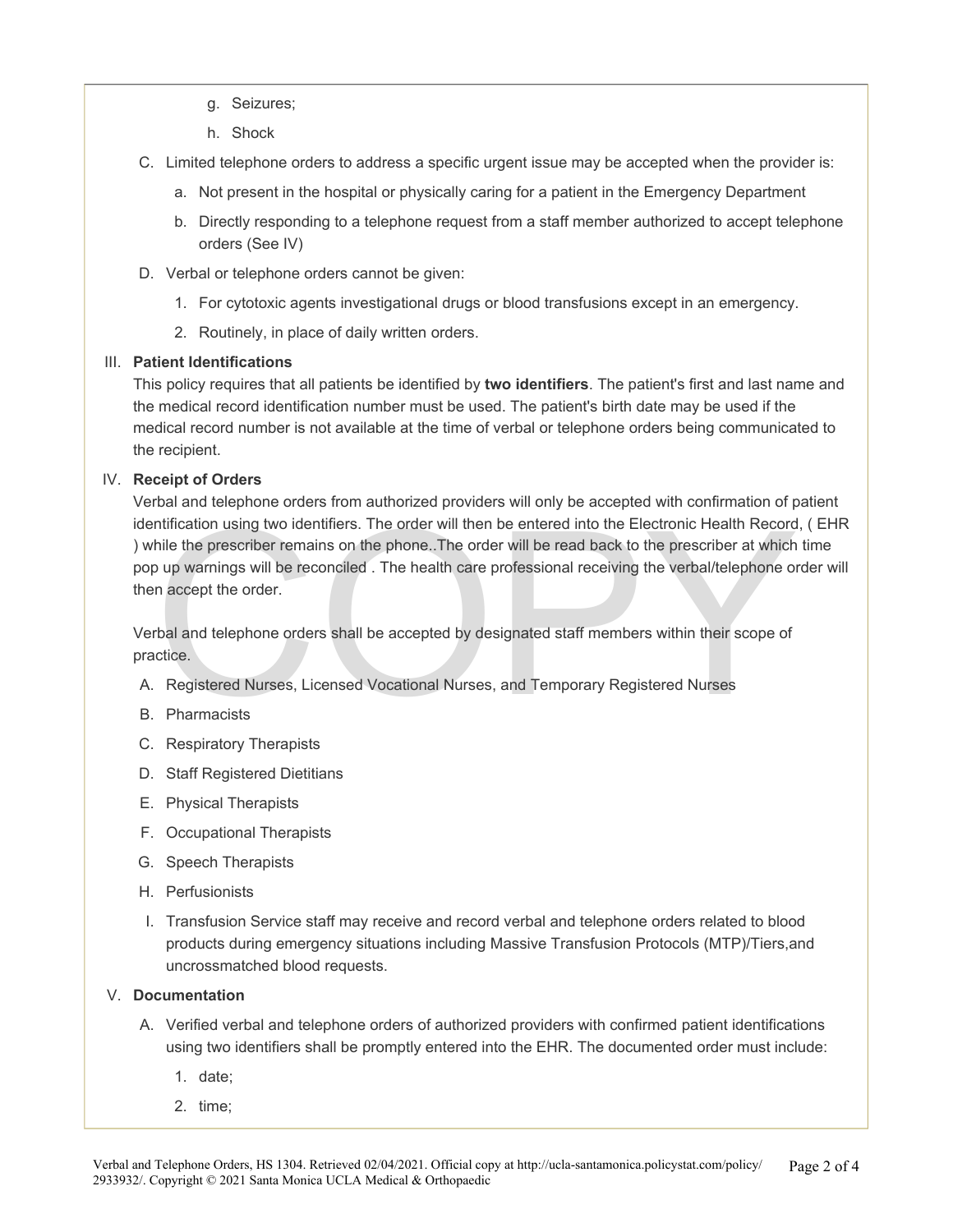- 3. type of order, i.e., verbal or telephone;
- 4. specific order;
- 5. name of authorized provider giving the order; and
- 6. name, title of staff member receiving the order
- B. Clerical personnel may file the computerized printout in the chart or transcribe verbal and telephone orders taken by an approved staff member.
- C. All diagnostic and therapeutic verbal and telephone orders must be countersigned as soon as possible but no later than within 48 hours of the verbal or telephone order. Verbal orders for restraints must be countersigned as specified in the Medical Center Restraint Policy.
- D. The countersignature must be that of the practitioner who gave the verbal or telephone order, except as in G below.
- E. Verbal/Telephone orders may be countersigned from the in basket by employing the electronic cosign in the HER.
- F. Verified verbal and telephone orders of authorized providers for outpatient medication shall be noted on a UCLA prescription blank by a licensed pharmacist in a manner consistent with current Board of Pharmacy regulations.
- Infrequently, verbal orders may be signed (authenticated) by the Attending Physician or authorivider on the patient care team. The circumstances under which this alternative to the required that the prescribir sign the ver G. Infrequently, verbal orders may be signed (authenticated) by the Attending Physician or authorized provider on the patient care team. The circumstances under which this alternative to the requirement that the prescriber sign the verbal order should be exceptional. An example would be when the prescribing MD is off-service, on vacation, or otherwise unavailable. It is still required that verbal orders be signed (authenticated) within 48 hours.

## **REFERENCES:**

Joint Commission on Accreditation of Healthcare Organizations, IM 6.50 and MM 3.20 Title 22 Section 70263(g). Pharmaceutical Service General Requirements. 42 CFR 482.23 (c)(2) - Medicare Hospital Conditions of Participation California Business & Professions Code §4019 RR UCLA Medical Center Policy 1300 - Prescription Writing - Legal Requirements UCLA HS 1321 - Restraint HS 1384 - Medication Management RNPH Policy 1402 - Medication Orders RNPH Policy 1611 - Behavioral Restraint/Seclusion RNPH Policy 6308 - Prescription, Medication, and Physician Orders HS1338 – Transfusion Policy SMH Policy 6307 - Processing of Orders

SMH Policy 1361 – Medication Administration

## **REVISION HISTORY (Pre-PolicyStat)**

| Date:                  | Effective   February 1, 1983, February 28, 2013 (combined SM Policy # 1424)                                                                                                                                                                                                                                             |
|------------------------|-------------------------------------------------------------------------------------------------------------------------------------------------------------------------------------------------------------------------------------------------------------------------------------------------------------------------|
| <b>Review</b><br>Date: | August 1985; December 1985; January 1987; July 1988; January 1989; March 1990; 1991,<br>January 1, 1992; June 1, 1994; March 8, 1998; September 25, 2000; February 22, 2001;<br>November 21, 2002; July 14, 2003; January 8, 2004, October 31, 2007, May 2008,<br>November 28, 2012, January 23, 2013, January 27, 2016 |